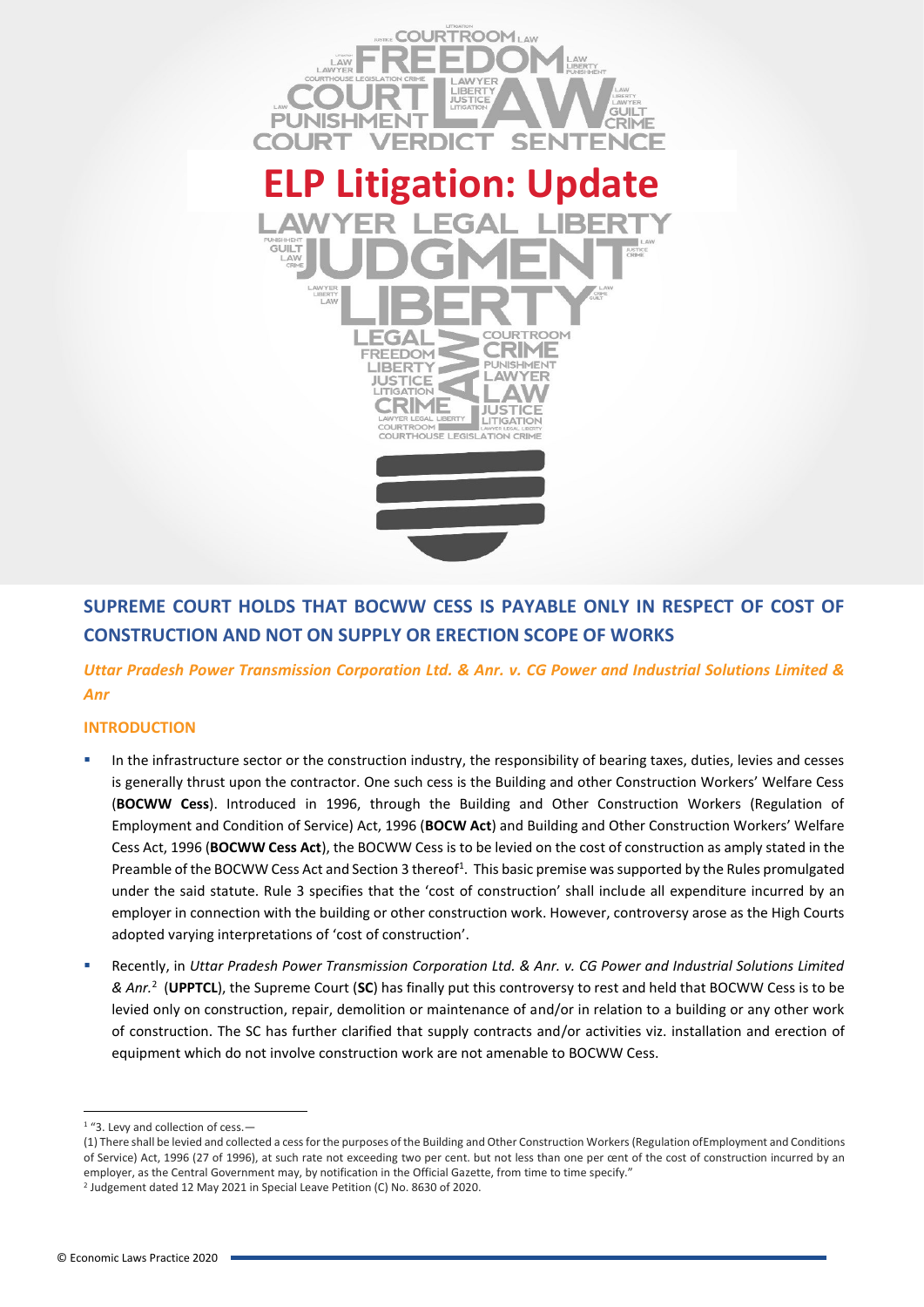## **HIGH COURT VIEWS**

- The Andhra Pradesh High Court in *Cormandel Prestcrete (P) Ltd. v. State of Andhra Pradesh & Ors.*<sup>3</sup> had held that the BOCWW Cess was to be computed on 'cost of construction'<sup>4</sup> i.e. all expenses incurred by the employer in connection with the building or other construction work and not on the entire value of the work. However, in 2012, the Madhya Pradesh High Court in two distinct judgments - **(i)** *G.V.P.R. Engineers Limited v. State of M.P. and Ors.<sup>5</sup>* and **(ii)**  *Technical Associates Ltd. v. Asst. Labour Commissioner, Jabalpur and Ors.*<sup>6</sup> (**Technical Associates**) held that the 'cost of construction' cannot not be divided into separate parts viz. supply portion and erection portion, and the cess would thus be calculated on the total cost of construction.
- The decision in *Technical Associates* has been pending appeal before the SC since 2013.<sup>7</sup> Notwithstanding that in 2016, the SC did have another opportunity to settle this controversy. In *Lanco Anpara Power Limited v. State of Uttar Pradesh<sup>8</sup>* (**Lanco Anpara**) questions were raised regarding the computation of BOCWW Cess on the total cost of work. However, the SC chose not to deal with the said issue and instead left the question open for the parties to raise before concerned authorities.

#### **DECISION IN UPPTCL**

- In *UPPTCL*, the Appellant (Owner) had entered into a Framework Agreement with the Respondent (Contractor) for the construction of a power substation. A detailed order was placed by the Owner on the Contractor which split the scope of work into four separate contracts (**Contracts**) for (i) Supply and Delivery, (ii) Handling, Erection, Testing and Commissioning Works, (iii) Civil Works and (iv) Operation & Maintenance.
- Under the provisions of the Contracts, the duty to pay BOCWW Cess was on the Contractor and the Owner did not have the right to deduct the same from sums payable to the Contractor. While the Owner did not deduct the BOCWW Cess from the running bills, it sought to invoke the Bank Guarantee and deduct the BOCWW Cess on the value of the total scope of work, i.e. inclusive of supply, delivery, handling, erection, testing, commissioning. Importantly, the Owner was spurred into action not by any order for levy and assessment of the BOCWW Cess by the concerned authorities but by the report of the Comptroller and Auditor General. Aggrieved, the Contractor preferred a writ before the Allahabad High Court. The Allahabad High Court ruled in favor of the Contractor and held that that in the absence of any order for levy and assessment, no BOCWW Cess could be deducted from monies owed to the Contractor. Against the said order of the Allahabad High Court, the Owner then preferred an appeal by way of Special Leave to the SC. The SC in *UPPTCL* dismissed the said appeal and upheld the decision of the Allahabad High Court and *inter alia* held as follows:

#### **1. Exclusion of supply and erection scope of works**

As per the SC, there could be no doubt that BOCWW Cess was payable only in respect of the third Contract, which covered all civil works. The first and second contracts, which covered all works other than civil works, and did not involve any construction, did not attract the BOCWW Cess Act.

Relying upon the statutory scheme of the BOCW Act as well as the BOCWW Cess Act as discussed in *Dewan Chand Builders and Contractors v. Union of India<sup>9</sup>* and *Lanco Anpara,* the SC concluded that the BOCW Act did not apply in respect of a supply contract. Also, as far as the first, second and fourth Contracts were concerned, the SC

*—cost of land;*

<sup>3</sup> (2011) 6 ALD 247

<sup>4</sup>Rule 3 of BOCW Welfare Cess Rules 1998 states

*<sup>&</sup>quot; 3. Levy of Cess:-*

For the purpose of levy of cess under Sub-sec (1) of Sec. 3 of the Act, cost of construction shall include all expenditure incurred by an employer in *connection with the building or other construction work but shall not include—*

*<sup>—</sup>any compensation paid or payable to a worker or his kin under the Worker's Compensation Act, 1923."*

<sup>5</sup> (2012) 3 MP LJ 637

<sup>6</sup> 2012 (3) MPLJ 475. See also *Abhijeet Hazaribagh Toll Road v. Union of India and Ors.*, WP(C) 4202 of 2012*,* decided on 10 April 2014, Jharkhand High Court

<sup>7</sup> SLP (C) No. 008256/2013

<sup>8</sup> (2016) 10 SCC 329

<sup>9</sup> (2012) 1 SCC 101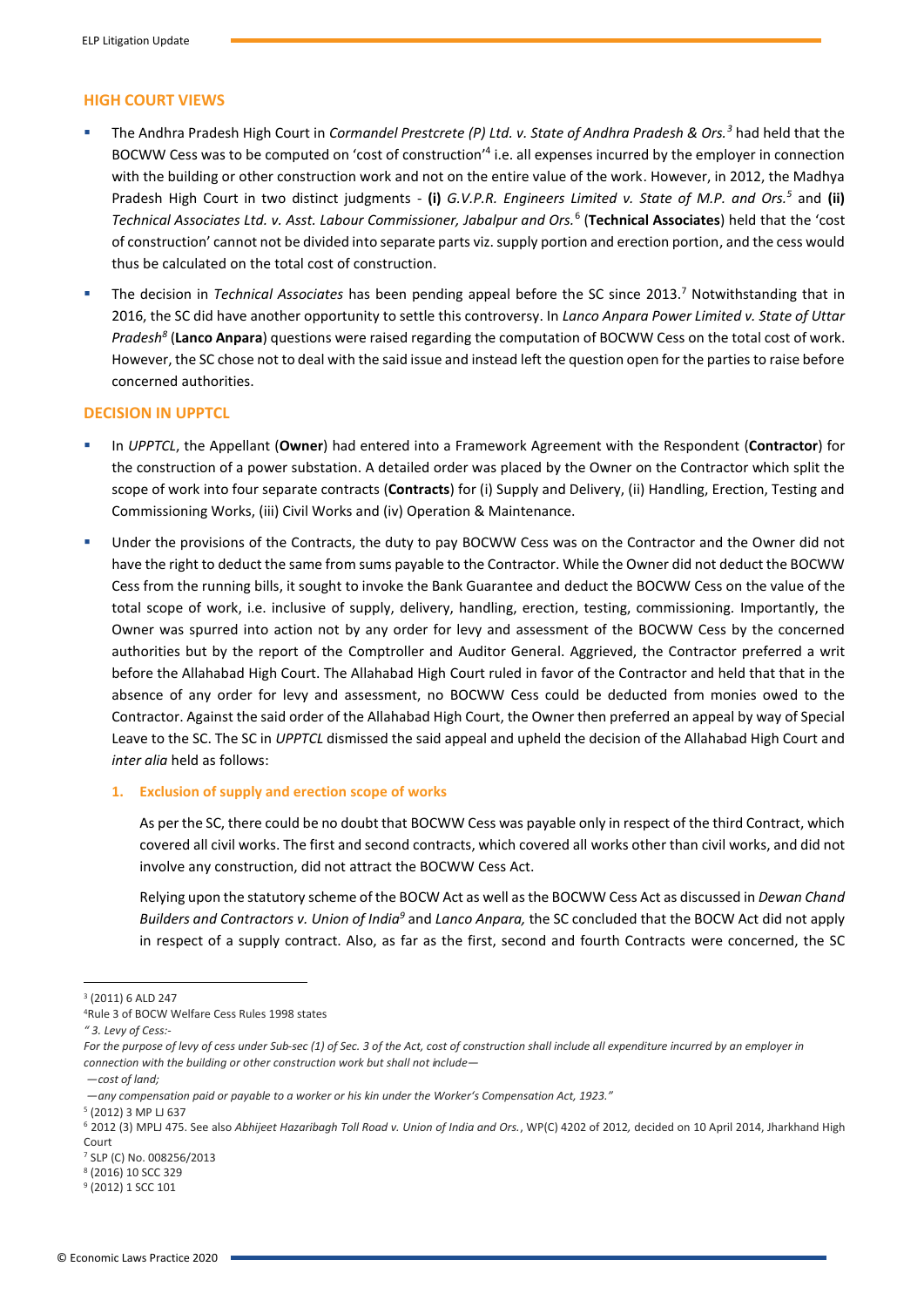observed that the Contractor was neither the 'contractor' defined in terms of Section  $2(1)(g)^{10}$  of the BOCW Act nor 'employer' as defined in Section  $2(1)(i)(iii)^{11}$  of the BOCW Act. Thus, the Contractor was not liable to pay the BOCWW Cess for the first, second and fourth Contracts.

The SC in fact went a step ahead and clarified that the condition precedent for imposition of BOCWW Cess was the construction, repair, demolition or maintenance of and/or in relation to a building or any other work of construction. Mere installation and/or erection which did not involve construction work are not amenable to levy of BOCWW Cess.

#### **2. No realization of Cess prior to assessment**

Importantly, the SC observed that neither intimation/information was given nor any return was filed with the Assessing Officer under the BOCWW Cess Act or the Inspector under the BOCW Act in respect of the first and second Contracts, by the Owner or the Contractor. Thus, in absence of any adjudication, it was impermissible for the Owner to realize the BOCWW Cess. The SC observed that the BOCWW Cess Act and/or statutory rules framed thereunder prescribed the mode and manner of recovery of outstanding BOCWW Cess in a particular manner<sup>12</sup>, and thus any recovery of BOCWW Cess must be made as per that manner alone.

#### **3. Existence of an arbitration clause does not debar the court from entertaining a writ petition.**

Even though there was an arbitration clause in the Contracts, the Owner never opposed the writ petition on the ground of existence of an arbitration clause. Without prejudice to the aforesaid, the SC observed that the existence of an arbitration clause did not debar the court from entertaining a writ petition. By placing reliance upon *Whirlpool Corporation v. Registrar of Trade Marks, Mumbai and Ors.<sup>13</sup>* and *Pimpri Chinchwad Municipal*  Corporation & Ors. v. Gayatri Construction Company & Ors.<sup>14</sup>, SC held that High Courts may entertain a writ petition, notwithstanding the availability of an alternative remedy, particularly in cases where (1) the writ petition seeks enforcement of a fundamental right; (ii) there is failure of principles of natural justice or (iii) where the impugned orders or proceedings are wholly without jurisdiction or (iv) the vires of an Act is under challenge. The SC also placed reliance upon the case in *Harbanslal Sahnia and Ors. v. Indian Oil Corporation Ltd***. <sup>15</sup>** in support of its finding.

Noting that it was now well-settled law that relief under Article 226 of the Constitution may be granted in a case arising out of contract, the SC concluded that for the reasons mentioned above, the Owner had acted in excess of its powers and thus the judgment of the Allahabad High Court allowing the writ petition did not warrant any interference.

#### **Analysis and Comments**

The decision temporarily settles the debate that was already pending before the SC by categorically ruling that 'cost of construction' cannot include cost of activities such as design, engineering, supply, maintenance, etc.

However, it cannot be lost sight of the fact that in the present case, there were four different Contracts with only one agreement distinctly dealing with construction. In the industry, often the scope of construction work may be part of a composite lumpsum contract or may be shown as an independent milestone in a composite contract for the purposes of pricing, invoicing and payment. In our view, the present decision ought to cover the latter on account of sheer divisibility of scope of construction work even if bundled into one composite contract. It remains to be seen whether the reasons for exclusion of supply and erection aspects from BOCWW Cess as given by the SC in the present

*…*

<sup>10</sup> Pertinently, Section 2(1)(*g*) of the BOCW Act defines a '*contractor*' to mean *"a person who undertakes to produce a given result for any establishment, other than a mere supply of goods or articles of manufacture, by the employment of building workers or who supplies building workers for any work of the establishment, and includes a sub-contractor"*

<sup>11</sup> Pertinently, Section 2(1)(i)(iii) of the BOCW Act defines an 'employer', in relation to an establishment as *"the owner thereof, and includes—*

*<sup>(</sup>iii) in relation to a building or other construction work carried on by or through a contractor, or by the employment of building workers supplied by a contractor, the contractor"*

<sup>12</sup> Please see Sections 8 and 9 of the BOCWW Cess Act.

<sup>13</sup> AIR 1999 SC 22

<sup>14</sup> (2008) 8 SCC 172

<sup>15</sup> (2003) 2 SCC 107